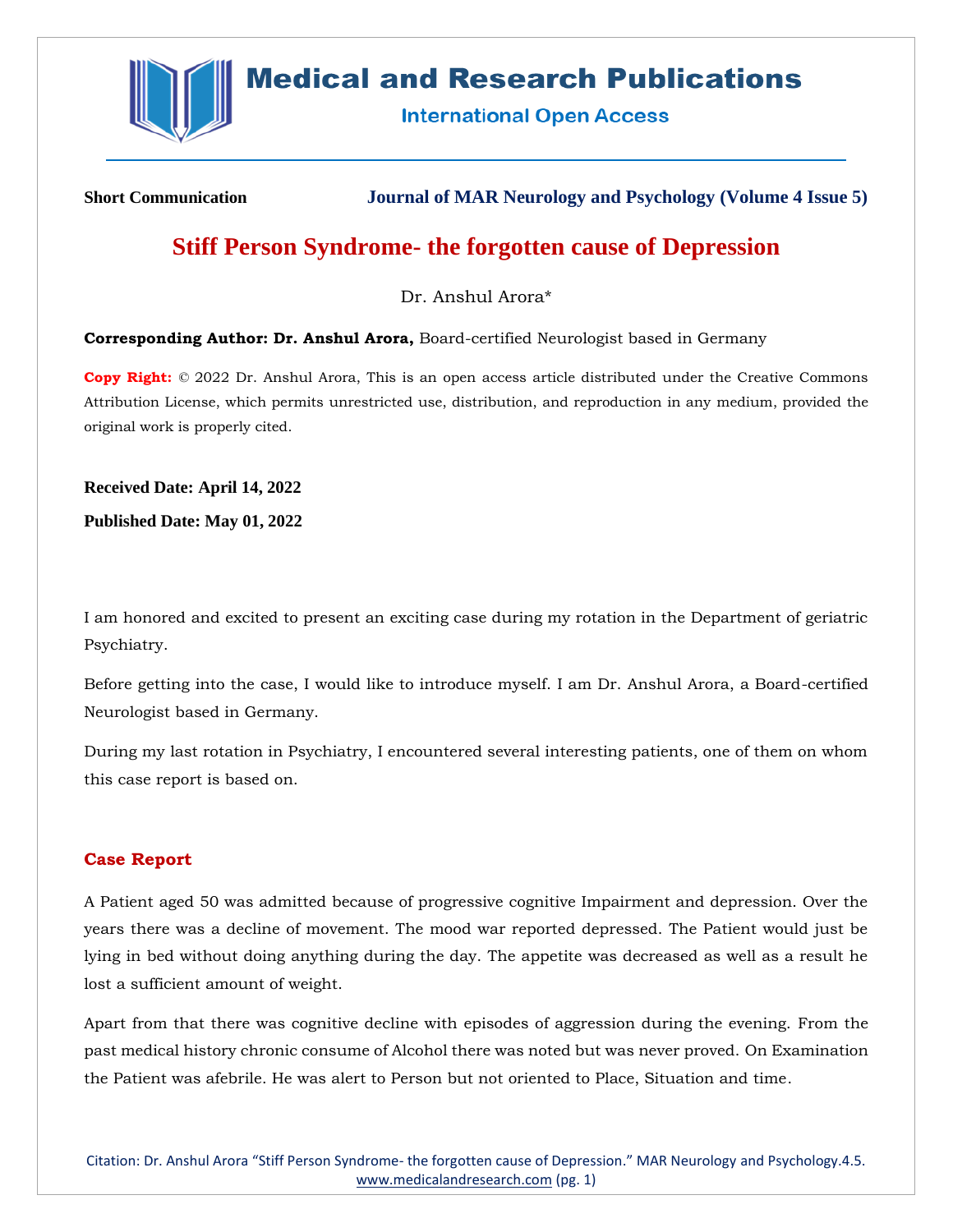Furthermore, the mood looked depressed. The Affect was reduced. The drive decreased as well. In the minimental Test the patient achieved 10 Points out of possible 30 points, which correlates with a severe care upon neurological Examination the cranial nerves were intact. Hyperreflexia was noted. Signs after Babinksi, Hoffmann, Chaddock as well Trömer were negative. The Gait displayed a reduced step length. Apart from that spasm and random myoclonic jerks were noted which worsened after tactile stimuli.

To rule out a cerebral Pathology a computer tomography of the head was done which yielded a slight general atrophy. Indications for an acute cerebral ischemia or intracranial bleeding could not be detected.

The laboratory analysis didn't show any pathological changes. To exclude an infection of the central nervous system and to the detect the markers for Dementia as well to exclude an encephalitis an analysis of the cerebrospinal fluid was done which ruled out an infection.

The further Evaluation yielded a positive Titer antibody against GAD. To rule out a paraneoplastic syndrome a further evaluation of the thorax and abdomen with the aid of computer tomography was conducted which showed no indication of malignancy. In view of the clinical and paraclinical findings the suspicion of Stiff Person Syndrome was raised.

We initiated a treatment consisting Methylprednisolone intravenous. Because of the cognitive impairment, the patient kept removing the intravenous line so that it had to be changed to Prednisolone per os. Addition to the patient received Lorazepam and Baclofen.

After duration of 2 Weeks there were clinical improvements. The myoclonic jerks were reduced. The affect was much better. The hyposmia was reversible. The Patient was transferred to neurological ward for further diagnostics.

#### **Definition of Stiff Person Syndrome**

Stiff person Syndrome also known as Stiff Man Syndrome is a rare neurological disorder of unclear cause characterized by progressive rigidity and stiffness. The Stiffness primarily affects the truncal muscles and is superimposed by spasms, resulting in postural deformities.

#### **Pathogenesis:**

In Reference to literauture, Stiff Person Man Syndrome is said to be caused by an underlying autoimmune disease. The autoimmune response causes a cascade of reaction resulting in impairment of GABA mediated interneuronal activity.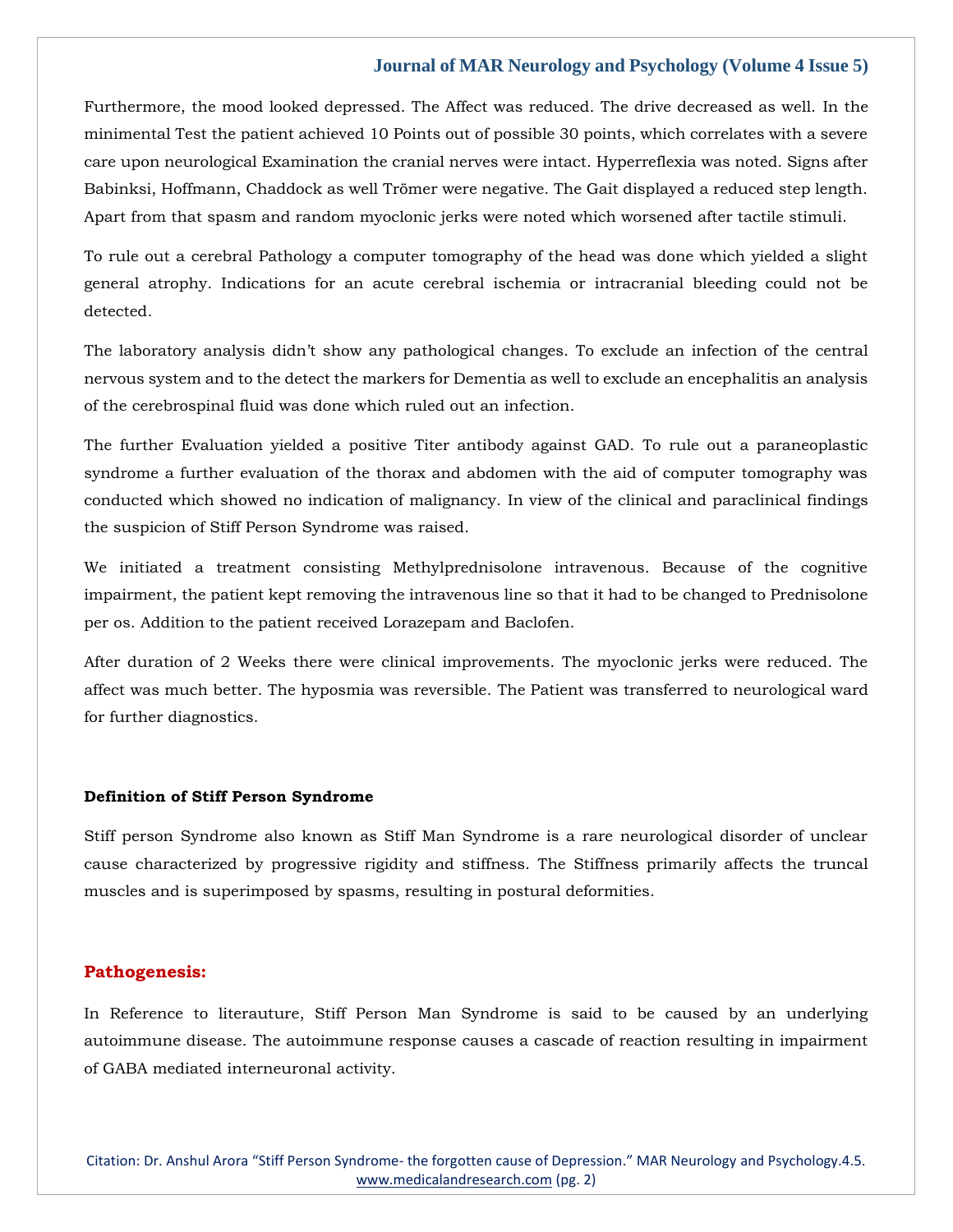There have several antibodies associated with Siff Person Man Syndrome, mostly glutamic acidid decarboxylase (GAD), Amphysin, Glycin R, Dipeptidyl Peptidase Like Protein (DPPX,Gamma aminobutyric acid type A receptor. Understanding Stiff Person Man Syndrome is all about understanding the pathophysiology.

After establishing the correlation between the antibodies and GABA mediated interneuronal activity, its important to understand what happens between them. [2],[3],[4],[5],[6]

GAD Antibody, the mostly noted antibody associated with Stiff Person Man Syndrome is the rate limiting enzyme in the synthesis of γ-aminobutyric acid (GABA). We could go into details of all the antibodies, but the end result remains the same, that every enzyme listed as antibody is used in the synthesis of GABA. GABA in turn inhibits the stimulation of neuros. In simple words, an impairment of GABA caused by the antibodies causes constant firing of neurons.

Thus, in SPS patients motor neuron unit neurons fire involuntarily in a way that resembles a normal contraction. Motor unit potentials fire while the patient is at rest, particularly in the stiff muscles. The excessive firing of motor neurons may be caused by malfunctions in spinal and supra-segmental inhibitory networks that utilize GABA. Hence, involuntary actions show up as voluntary on EMG scans; even when the patient tries to relax, there are agonist and antagonist contractions.

## **Diagnosis**

Personally, I feel the most important diagnostic feature are the clinical findings which can be as listed below.

The diagnosis should be carried by the following;

1. Clinical findings

- 2. Analysis of cerebrospinal Fluid
- 3. EMG
- 4. Exclusion of paraneoplastic cause

#### **Clinical Findings**

Hyperlordosis

Hyposmie

Reduced movement

Citation: Dr. Anshul Arora "Stiff Person Syndrome- the forgotten cause of Depression." MAR Neurology and Psychology.4.5. [www.medicalandresearch.com](http://www.medicalandresearch.com/) (pg. 3)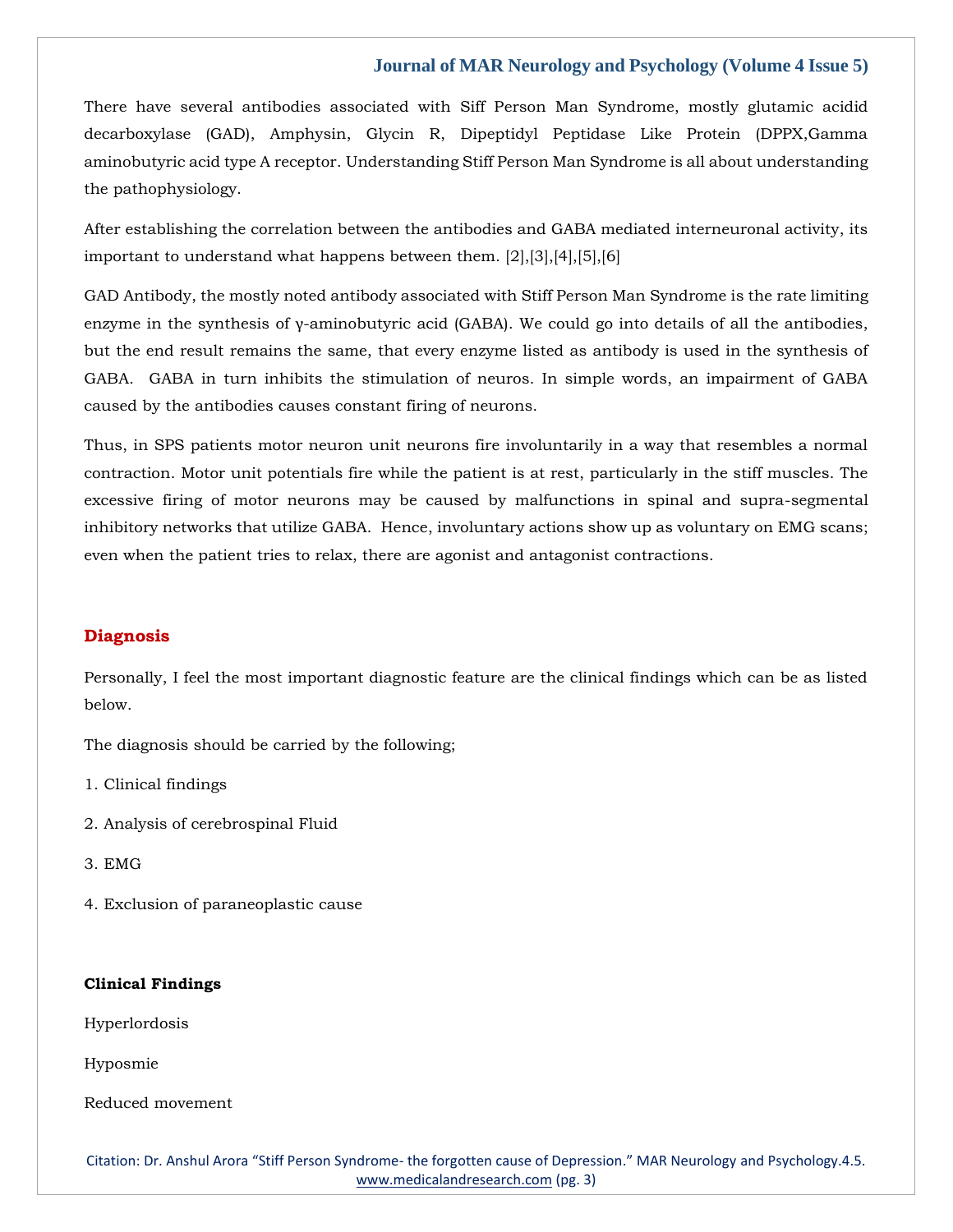## Stiffness

Rigidity

Myoclonic jerks stimulated by tactile stimuli

Hyperreflexia

Positive Babinski

## **Cerebrospinal Fluid**

Analysis of cerebrospinal Fluid is important to obtain the antibodies as well to exclude other conditions. Apart from an increased Titier against the above mentioned antibodies, oligoclonal bands ( 30 %) and an increase of Protein can detected.

#### **EMG**

EMG can provide a useful clue to the diagnosis by demonstrating characteristic continuous motor unit activity in agonist and antagonist

#### **Exlusion of paraneolplastic cause**

There have been cases associated with lung cancer, ovarian cancer as well thymom. In order to rule them out its adviseable to conduct a ct scan of the thorax and abdomen.

#### **Treatment**

By understanding the pathophysiology of the disease, we understand that there are two approached towards the treatment

- 1. Enhance the activity of GABA
- 2. To suppress the autoimmune response

#### **Enhance the activity of GABA?**

By aiding the GABA mediated pathway, we decrease the interneuronal firing which in return decreases the stiffness. Medications which help with are as

Citation: Dr. Anshul Arora "Stiff Person Syndrome- the forgotten cause of Depression." MAR Neurology and Psychology.4.5. [www.medicalandresearch.com](http://www.medicalandresearch.com/) (pg. 4)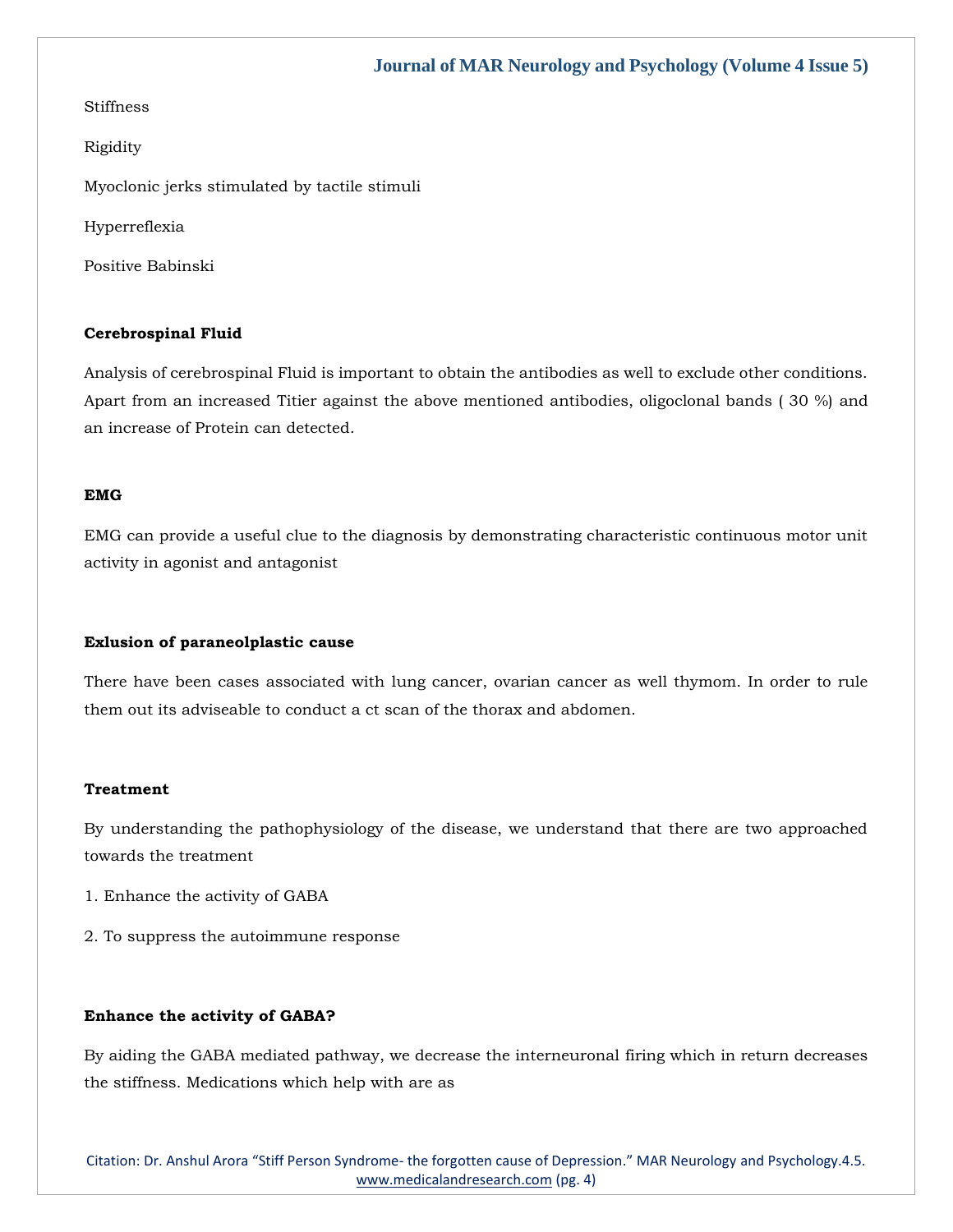Benzodiazepines (i. e Diazepam or Lorazepam)

The benzodiazepine binding site is in a specific pocket at the pairing (intersection) of the α and γ subunits. Within the α subunit of isoforms 1, 2, 3, and 5 resides a histidine residue (H101, H101, H126, and H105, respectively) that possesses a high affinity for BZDs. x Isoforms 4 and 6 of the α subunit contain an arginine residue and do not have an affinity for BZDs.x BZDs bind to the pocket created by the α and γ subunits and induce a conformational change in the GABA-A receptor, allowing GABA to bind. BZDs bind to the pocket created by α and γ subunits and induce a conformational change in the GABA-A receptor. In simple words, Benzodiazpines enhance the function of GABA which in turns causes the inhibitory effect.

#### Baclofen

Baclofen is a gamma-aminobutyric acid (GABA) agonist used as a skeletal muscle relaxant.

#### **Immunsupression**

**Steroids** 

Rituximab

Plasmapheresis

## **Treatment**

### **Discussion & Conclusion**

Having a patient of psychiatric disorder can be difficult. Not only because of the difficulty of the patient´s condition but because of the difficulties coming along with it. Usually once a patient has been diagnosed with a psychiatric disorder it's difficult to overlook it. In other field there are Diagnosis of Exclusions which are concluded after a thorough work up where as patients with psychiatric clinical manifestations are concluded instantly without a in depth work up. Even when a patient is seeking justice, he/ she is innocent until proven otherwise but in psychiatric patients its mostly psychiatric disorder until proven otherwise.

Similar situation occurred with our patient. Because of his commodities he was subjected first as a patient with dementia with depression as a result of his presumed alcohol misuse, where as he actually had an autoimmune encephalitis. If an early detection would have helped his cognitive decline is a subject to imagination.